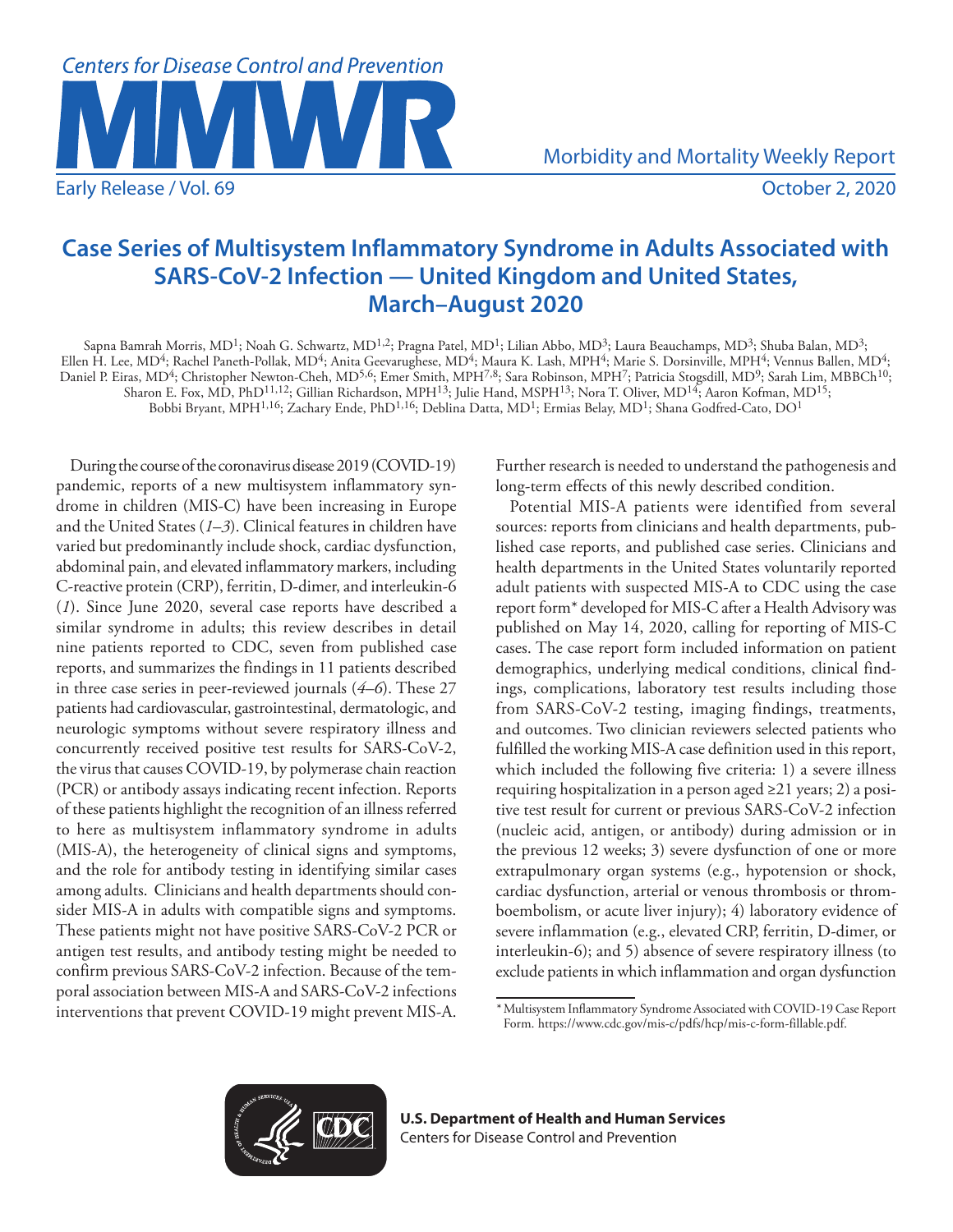might be attributable simply to tissue hypoxia). Patients with mild respiratory symptoms who met these criteria were included. Patients were excluded if alternative diagnoses such as bacterial sepsis were identified.

To identify potential published cases, a literature search was performed on August 20, 2020, and 355 publications were identified.† Abstracts were screened by one reviewer to determine whether cases met the working MIS-A case definition; when no abstract was available, the full paper was examined. The references were reviewed to identify additional relevant articles. Data were obtained from published reports; authors were contacted to confirm published data and, when necessary, to provide data not included in the original articles.

# **Case Reports**

**Demographic characteristics and underlying conditions**. Cases in nine patients reported to CDC (Table 1) and seven published case reports (Table 2), originating from seven U.S. jurisdictions and the United Kingdom, met the working case definition. The 16 patients ranged in age from 21 to 50 years and included seven men and nine women. Five were reported as Hispanic, nine as African American, one as Asian, and one as a United Kingdom–born man of African ethnicity. Nine patients had no reported underlying medical conditions; six were obese, one had poorly controlled diabetes mellitus type 2 (hemoglobin A1C >9.0%), two had hypertension, and one had obstructive sleep apnea. Eight patients had documented respiratory illness before developing symptoms of MIS-A, and eight did not.

**Initial signs and symptoms.** Twelve of 16 patients had fever (≥100.4°F [38.0°C] for ≥24 hours or report of subjective fever lasting ≥24 hours) at the time of presentation. Six patients were initially evaluated for possible cardiac symptoms such as chest pain or palpitations; all 16 had evidence of cardiac effects, including electrocardiogram abnormalities such as arrhythmias, elevated troponin levels, or echocardiographic evidence of left or right ventricular dysfunction. Thirteen patients had gastrointestinal symptoms on admission; five had dermatologic manifestations on admission, including three with mucositis. Despite minimal respiratory symptoms, 10 patients had pulmonary ground glass opacities, and six had pleural effusions identified on chest imaging.

**Inflammatory markers.** All patients had markedly elevated laboratory markers of inflammation, including CRP (range of peak values = 84–580 mg/L; upper limit of normal [ULN] = 10 mg/L) and ferritin (196 to >100,000 ng/mL;  $ULN = 150$  ng/mL for women, 300 ng/mL for men), as well as markers of coagulopathy including D-dimer (275–8691 ng/mL;  $ULN = 500$  ng/mL). Ten patients had absolute lymphocyte counts lower than normal range (range of nadir values 120–2120 cells/ $\mu$ L; lower limit of normal = 1000 cells/ $\mu$ L).

**SARS-CoV-2 test results.** Ten patients received positive SARS-CoV-2 PCR test results at the time of initial assessment for MIS-A, seven of whom also had serologic evidence of infection (positive antibody test results) at that time. Six patients received negative SARS-CoV-2 PCR test results; of those, four had positive anti-SARS-CoV-2 antibody test results when first evaluated. Two patients had positive SARS-CoV-2 PCR test results 14 and 37 days before admission, negative PCR results at the time of admission, and no known antibody testing. Three additional patients had positive SARS-CoV-2 PCR test results 25–41 days before admission and continued positive PCR test results at the time of admission.

**Treatment.** Seven patients were treated with intravenous immunoglobulin, 10 with corticosteroids, and two with the interleukin-6 inhibitor, tocilizumab. Ten patients required intensive care; seven required inotropes or vasopressors, and one required mechanical circulatory support (extracorporeal membrane oxygenation followed by temporary left and right ventricular assist devices). Three patients required endotracheal intubation and mechanical ventilation, and two patients died.

# **Published Case Series**

Three published case series were identified describing adult patients with manifestations consistent with MIS-A (*4*–*6*). One series describes seven previously healthy, young adult men aged 20–42 years who experienced mixed cardiogenic and vasoplegic shock and hyperinflammation along with high SARS-CoV-2 immunoglobulin G antibody titers indicating active or previous infection (*4*). Two of the patients identified as African American, two as Hispanic, two as Middle Eastern, and one as White. Four of the seven patients had negative PCR test results for SARS-CoV-2 at the time of admission, all had markedly elevated inflammatory markers and required inotropes or vasopressors, and three required intraaortic balloon pumps. All were treated with corticosteroids and therapeutic anticoagulation. All seven patients recovered and were discharged home after 7 to 18 days of hospitalization with improved cardiovascular function.

A second case series describes two patients aged 21 and 50 years who came to medical attention because of large-vessel strokes

<sup>†</sup>Medline (OVID), Embase (OVID), CINAHL (EBSCOHost) and Cochrane Library were searched as primary sources, which were supplemented with searches in the following databases: Global Health, CAB abstracts, PsycInfo, Scopus, PubMed Central, Global Index Medicus, and several preprint databases. Each database was searched using the following terms: novel coronavirus/ COVID-19 (multiple iterations) and severe inflammation/multisystem, cardiogenic shock/Kawasaki disease, and adult.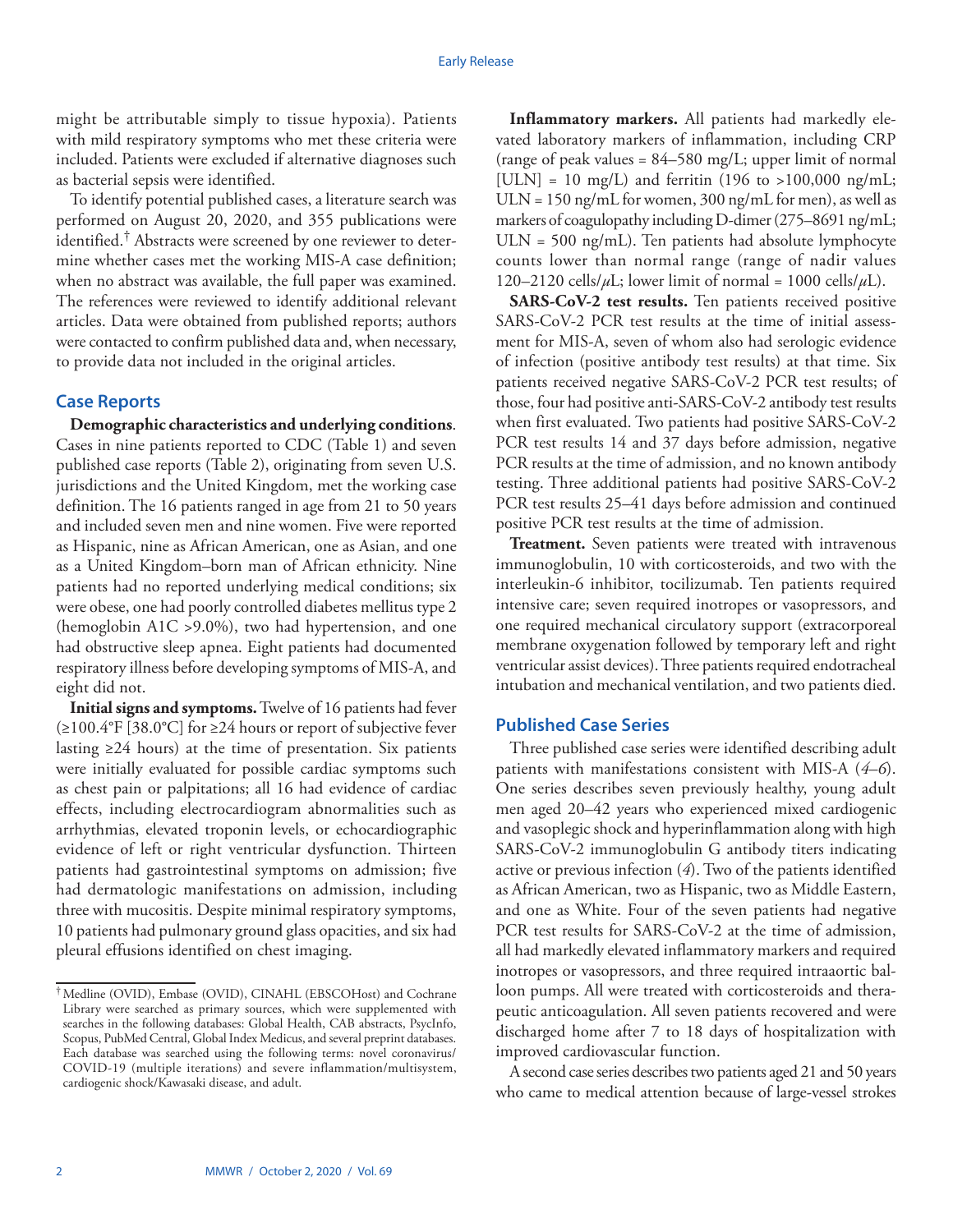| TABLE 1. Demographics, clinical features, treatments, and outcomes of nine adults reported to CDC with multisystem inflammatory syndrome |
|------------------------------------------------------------------------------------------------------------------------------------------|
| (MIS) associated with SARS-CoV-2 infection — United States, March-August 2020                                                            |

| Age (yrs), sex,<br>race/ethnicity,<br>location                | Underlying<br>medical<br>conditions                     | Clinical signs and<br>symptoms                                                                                                                                     | <b>Previous</b><br>respiratory<br>illness/<br>SARS-CoV-2<br>testing | SARS-CoV-2<br>testing at time of<br><b>MIS-A admission</b> | Laboratory studies<br>$(peak)*$                                                                                                                                                 | Imaging/Other<br>diagnostic studies                                                                                                                                                                                                                                                                               | <b>Treatments</b>                                                            | Outcome and<br>length of<br>stay |
|---------------------------------------------------------------|---------------------------------------------------------|--------------------------------------------------------------------------------------------------------------------------------------------------------------------|---------------------------------------------------------------------|------------------------------------------------------------|---------------------------------------------------------------------------------------------------------------------------------------------------------------------------------|-------------------------------------------------------------------------------------------------------------------------------------------------------------------------------------------------------------------------------------------------------------------------------------------------------------------|------------------------------------------------------------------------------|----------------------------------|
| Patient 1:<br>27, female,<br>African<br>American,<br>Maine    | None                                                    | Rigors, profuse<br>diarrhea, diffuse<br>rash x 5 days.<br>Admitted with<br>mixed shock<br>(hypovolemic,<br>vasoplegic,<br>cardiogenic) and<br>acute renal failure. | No/Testing<br>unknown                                               | $PCR (-), Ab (+)$                                          | CRP 344 mg/L;<br>D-dimer 2818 ng/mL;<br>ferritin 1082 ng/mL;<br>troponin I 0.43 ng/mL;<br><b>ALT 37 IU/L:</b><br>ALC nadir 420 cells/ $\mu$ L                                   | TTE: mild to moderate global<br>hypokinesis, left ventricular<br>ejection fraction 45%, mildly<br>dilated right ventricle, mild<br>tricuspid requrgitation,<br>pericardial effusion.<br>CT chest: bilateral patchy<br>ground-glass opacities, pleural<br>effusion.<br>CT abdomen/pelvis: abdominal<br>free fluid. | Norepinephrine,<br>vasopressin,<br>midodrine,<br>heparin,<br>corticosteroids | Discharged<br>after<br>13 days   |
| Patient 2:<br>50, male,<br>African<br>American,<br>Florida    | None                                                    | Poor oral intake,<br>chest pressure,<br>palpitations,<br>diaphoresis x 3 days.<br>Hemodynamically<br>unstable on<br>admission.                                     | No/Testing<br>unknown                                               | $PCR (+), Ab (+)$                                          | CRP 84 mg/L;<br>D-dimer 2310 ng/mL;<br>ferritin 1919 ng/mL;<br>troponin I 0.48 ng/mL;<br>ALT 440 IU/L;<br>ALC nadir 2500 cells/µL                                               | EKG: atrial fibrillation/flutter with<br>rapid ventricular response, ST<br>segment changes.<br>TTE: ejection fraction 25%-30%<br>with global hypokinesis.<br>CXR: small pleural effusions.                                                                                                                        | Remdesivir,<br>corticosteroids                                               | Discharged<br>after<br>17 days   |
| Patient 3:<br>46, male,<br>African<br>American,<br>Florida    | Obesity,<br>chronic<br>right lower<br>extremity<br>pain | Malaise, bilateral<br>tinnitus, chest pain,<br>and vomiting<br>x 4 days.<br>Hypotensive and<br>mildly hypoxemic<br>on admission.                                   | Yes/Testing<br>unknown                                              | $PCR (-), Ab (+)$                                          | CRP 217 mg/L;<br>D-dimer 3790 ng/mL;<br>ferritin $>100,000$ ng/mL; glass opacities.<br>troponin   2.5 ng/mL;<br>IL-6 1412 pg/mL;<br>ALT >10,000 IU/L;<br>ALC nadir 400 cells/uL | EKG: ST-T segment changes.<br>CT chest: dependent ground<br>CT abdomen: hepatic steatosis.                                                                                                                                                                                                                        | Vasopressors,<br>tocilizumab x 1,<br>heparin                                 | Deceased                         |
| Patient 4:<br>21, male,<br>African<br>American,<br>Louisiana  | Obesity                                                 | Fever, cough,<br>nausea, vomiting,<br>lymphadenopathy<br>x 6 days.                                                                                                 | No/Testing<br>unknown                                               | $PCR (-), Ab (+)$                                          | CRP 318 mg/L;<br>D-dimer 1760 ng/mL;<br>ferritin 4400 ng/mL;<br>troponin T 0.65 ng/mL;<br>IL-6 7 pg/mL;<br>ATL 279 IU/L;<br>ALC nadir 700 cells/ $\mu$ L                        | TTE: severely decreased ejection<br>fraction, mild mitral requrgitation,<br>right ventricular dysfunction,<br>coronary artery dilatation.<br>CT chest: ground glass opacities<br>and atelectasis.                                                                                                                 | ASA,<br>corticosteroids,<br>$IVIG \times 1$                                  | Discharged<br>after 6 days       |
| Patient 5:<br>33, male,<br>African<br>American,<br>Georgia    | Obesity,<br>HTN,<br>depression                          | Fever, chest pain,<br>abdominal pain,<br>diarrhea, dark urine<br>x 4 days.                                                                                         | Yes/PCR $(+)$<br>41 days earlier                                    | $PCR (+), Ab (+)$                                          | CRP 182 mg/L;<br>D-dimer 275 ng/mL;<br>ferritin 375 ng/mL;<br>troponin I 1.8 ng/mL;<br>IL-6 74.3 pg/mL;<br>ALT 30 IU/L:<br>ALC nadir 2070 cells/µL                              | CT chest: atelectasis.<br>CT abdomen/pelvis: normal.<br>TTE: mitral and tricuspid<br>regurgitation.                                                                                                                                                                                                               | Anticoagulation                                                              | Discharged<br>after 5 days       |
| Patient 6:<br>22. female.<br>African<br>American,<br>New York | None                                                    | Fever, chills, throat<br>pain, odynophagia<br>x 2 days.                                                                                                            | No/Testing<br>unknown                                               | $PCR (+), Ab (+)$                                          | CRP 355 mg/L;<br>D-dimer 1882 na/mL:<br>ferritin 378 ng/mL;<br>troponin T 0.06 ng/mL;<br>IL-6 34.8 pg/mL;<br>ALT 119 U/L;<br>ALC nadir 360 cells/µL                             | CT neck: retropharyngeal and<br>parapharyngeal edema.<br>EKG: intermittent complete heart<br>block with narrow junctional<br>escape without hemodynamic<br>compromise.<br>TTE: ejection fraction 50%.<br>CXR: dense bilateral lower lobe<br>air-space disease.                                                    | Phenylephrine,<br>anticoagulation,<br>corticosteroids                        | Discharged<br>after<br>19 days   |

See table footnotes on the next page.

associated with positive SARS-CoV-2 tests (*5*). Information on race/ethnicity of these patients was not reported. These patients had elevated inflammatory markers and minimal respiratory symptoms, consistent with MIS-A. The authors proposed endothelial dysfunction and coagulopathy related to SARS-CoV-2 infection as potential etiologies. Incidence of large-vessel stroke among young adults during this same time the previous year was statistically significantly lower (*5*).

A third case series describes the pathologic findings of endothelialitis and complement deposition in the vessels of two patients with illness resembling MIS-A (cardiac dysfunction, abdominal signs and symptoms, and rash) associated with positive SARS-CoV-2 test results (*6*). Information on race/ ethnicity of these patients was not reported. One of these two patients had no underlying medical conditions and recovered; the other had multiple underlying conditions at higher risk for severe COVID-19 and died hours after seeking care. Pathologic findings in this case series were similar to autopsy findings for those of patient 14 (Table 2).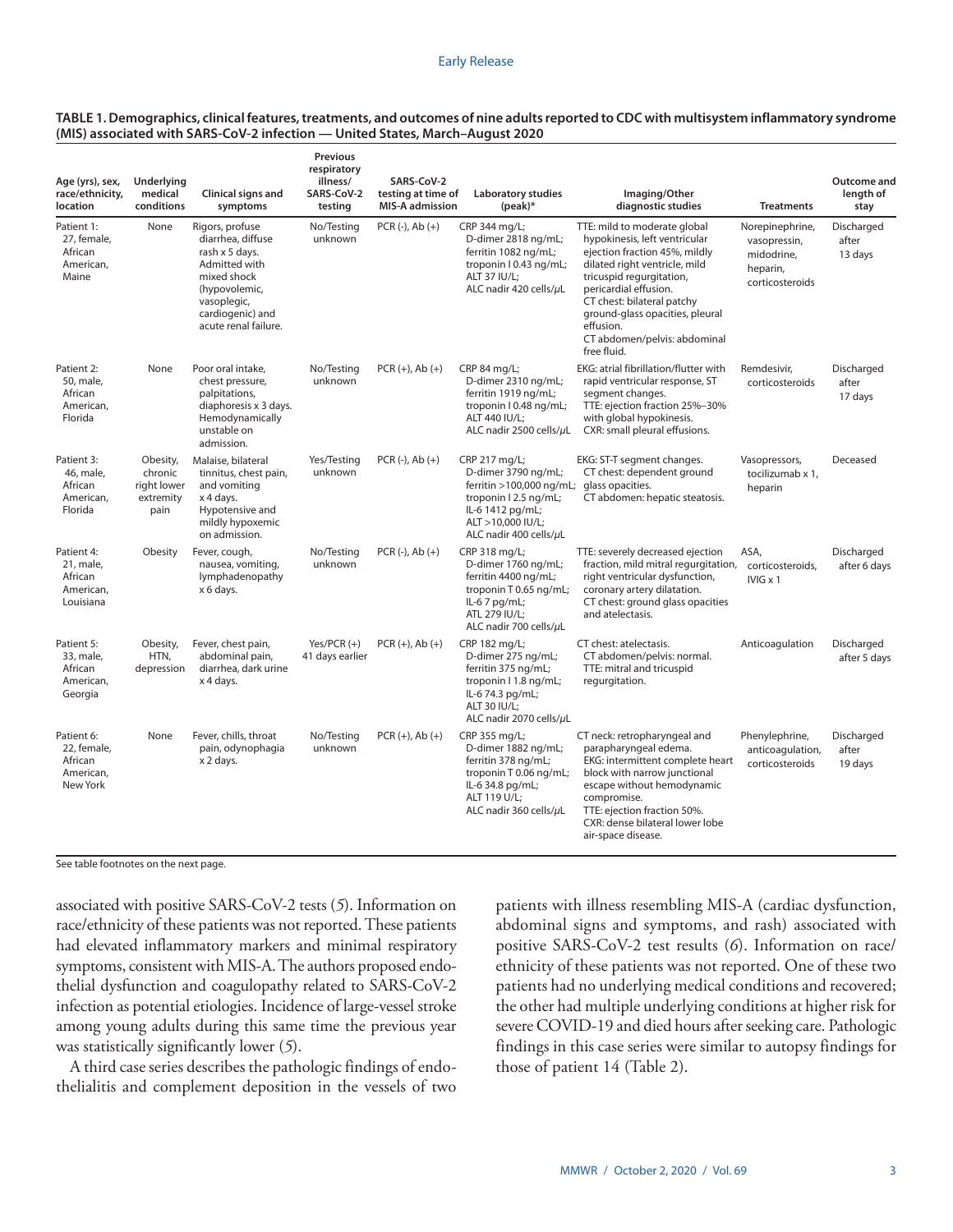| Age (yrs), sex,<br>race/ethnicity,<br><b>location</b>         | Underlying<br>medical<br>conditions | Clinical signs and<br>symptoms                                                                 | <b>Previous</b><br>respiratory<br>illness/<br>SARS-CoV-2<br>testing | SARS-CoV-2<br>testing at time of<br><b>MIS-A admission</b> | Laboratory studies<br>$(peak)*$                                                                                                                     | Imaging/Other<br>diagnostic studies                                                                                                                                                                                                                                                                                                                                                                                                       | <b>Treatments</b>                                     | Outcome and<br>length of<br>stay |
|---------------------------------------------------------------|-------------------------------------|------------------------------------------------------------------------------------------------|---------------------------------------------------------------------|------------------------------------------------------------|-----------------------------------------------------------------------------------------------------------------------------------------------------|-------------------------------------------------------------------------------------------------------------------------------------------------------------------------------------------------------------------------------------------------------------------------------------------------------------------------------------------------------------------------------------------------------------------------------------------|-------------------------------------------------------|----------------------------------|
| Patient 7:<br>21, female,<br>African<br>American,<br>New York | Obesity                             | Fever, fatigue, throat<br>and neck pain,<br>nausea, vomiting<br>x 1 day.                       | Yes/PCR $(+)$<br>25 days earlier                                    | $PCR (+), Ab (+)$                                          | CRP 319 mg/L;<br>D-dimer 713 ng/mL;<br>ferritin 351 ng/mL;<br>troponin T 0.04 ng/mL;<br>IL-6 56.2 pg/mL;<br>ALT 160 IU/L:<br>ALC nadir 260 cells/uL | CT neck: bilateral supraclavicular<br>and cervical lymphadenopathy<br>with no discrete abscess or<br>collection.<br>CT chest: bilateral patchy<br>ground-glass opacities,<br>pleural effusion.<br>TTE: mild to moderate diffuse left<br>ventricular hypokinesis. Mild to<br>moderate decreased left<br>ventricular ejection fraction (40%).<br>Small posterior pericardial<br>effusion. Mild tricuspid and<br>mitral valve regurgitation. | Dobutamine,<br>heparin, ASA x1,<br>corticosteroids x2 | Discharged<br>after<br>12 days   |
| Patient 8:<br>47, female,<br>African<br>American,<br>New York | None                                | Weakness, sore<br>throat, shortness of<br>breath, decreased<br>exercise tolerance<br>x 3 days. | Yes/Testing<br>unknown                                              | $PCR (+)$<br>Ab testing<br>not performed                   | CRP 485 mg/L;<br>D-dimer 1365 ng/mL;<br>ferritin 948 ng/mL;<br>troponin T 0.24 ng/mL;<br>ALT 45 U/L:<br>ALC nadir 1980 cells/µL                     | EKG: first degree AV block and<br>nonspecific T-wave abnormalities.<br>TTE: borderline left ventricular<br>ejection fraction (55%).                                                                                                                                                                                                                                                                                                       | Heparin,<br>convalescent<br>plasma                    | Discharged<br>after 8 days       |
| Patient 9:<br>42, male,<br>Asian, New<br>York                 | Obesity                             | Fever, shortness of<br>breath, cough,<br>diarrhea, poor<br>appetite, dysuria<br>x 5 days.      | $Yes/PCR (+)$<br>37 days earlier                                    | $PCR(-),$<br>Ab testing<br>not performed                   | CRP 387 mg/L;<br>D-dimer 3519 ng/mL;<br>ferritin 7529 ng/mL;<br>troponin T 0.60 ng/mL;<br>ALT 66 U/L:<br>ALC nadir 1740 cells/µL                    | TEE: mildly dilated left ventricle,<br>moderately dilated right ventricle,<br>moderate biventricular<br>hypokinesis, moderately<br>decreased left ventricular<br>ejection fraction (35%).<br>CXR: bilateral lower lobe opacities/<br>airspace disease.                                                                                                                                                                                    | Vasopressors,<br>anticoagulation,<br>corticosteroids  | Discharged<br>after 9 days       |

#### **TABLE 1. (***Continued***) Demographics, clinical features, treatments, and outcomes of nine adults reported to CDC with multisystem inflammatory syndrome (MIS) associated with SARS-CoV-2 infection — United States, March–August 2020**

**Abbreviations:** Ab = antibody; ALC = absolute lymphocyte count; ALT = alanine aminotransferase; ASA = aspirin; CRP = C-reactive protein; CT = computed tomography; CXR = chest radiograph; EKG = electrocardiogram; HTN = hypertension; IL-6 = interleukin-6; IVIG = intravenous immunoglobulin; PCR = polymerase chain reaction; TEE = transesophageal echocardiogram; TTE = transthoracic echocardiogram.

\* Normal ranges for laboratory studies: ALC 1000–4000 cells/*µ*L; ALT 5–30 IU/L; CRP 0–10 mg/L; D-dimer <500 ng/mL; ferritin 12–300 ng/mL (men), 12–150 ng/mL (women); IL-6 ≤1.8 pg/mL; troponin I <0.03 ng/mL; troponin T < 0.1 ng/mL.

#### **Discussion**

Findings indicate that adult patients of all ages with current or previous SARS-CoV-2 infection can develop a hyperinflammatory syndrome resembling MIS-C. Although hyperinflammation and extrapulmonary organ dysfunction have been described in hospitalized adults with severe COVID-19, these conditions are generally accompanied by respiratory failure (*7*). In contrast, the patients described here had minimal respiratory symptoms, hypoxemia, or radiographic abnormalities in accordance with the working case definition, which was meant to distinguish MIS-A from severe COVID-19; only eight of 16 patients had any documented respiratory symptoms before onset of MIS-A.

The pathophysiology of MIS in both children and adults is currently unknown. Eight of 27 (30%) adults described in this report and 45% of 440 children with MIS-C reported to CDC through July 29, 2020, (*1*) had negative PCR and positive SARS-CoV-2 antibody test results, suggesting MIS-A and MIS-C might represent postinfectious processes. However, in some patients, persistent infection outside the upper respiratory tract is possible; SARS-CoV-2 has been identified in multiple organs including the heart, liver, brain, kidneys, and gastrointestinal tract (*7*). Additional proposed mechanisms for extrapulmonary dysfunction in COVID-19 include endothelial damage and thromboinflammation, dysregulated immune responses, and dysregulation of the renin-angiotensinaldosterone system (*7*).

The interval between infection and development of MIS-A is unclear, adding to uncertainty regarding whether MIS-A represents a manifestation of acute infection or an entirely postacute phenomenon. In patients with COVID-19, dyspnea is typically experienced a median of 5–8 days and critical illness 10–12 days after onset of symptoms.§ In patients who reported typical COVID-19 symptoms before MIS-A onset, MIS-A was experienced approximately 2–5 weeks later. However, eight MIS-A patients reported no preceding respiratory symptoms, making it difficult to estimate when initial infection occurred.

<sup>§</sup>[https://www.cdc.gov/coronavirus/2019-ncov/hcp/clinical-guidance](https://www.cdc.gov/coronavirus/2019-ncov/hcp/clinical-guidance-management-patients.html)[management-patients.html.](https://www.cdc.gov/coronavirus/2019-ncov/hcp/clinical-guidance-management-patients.html)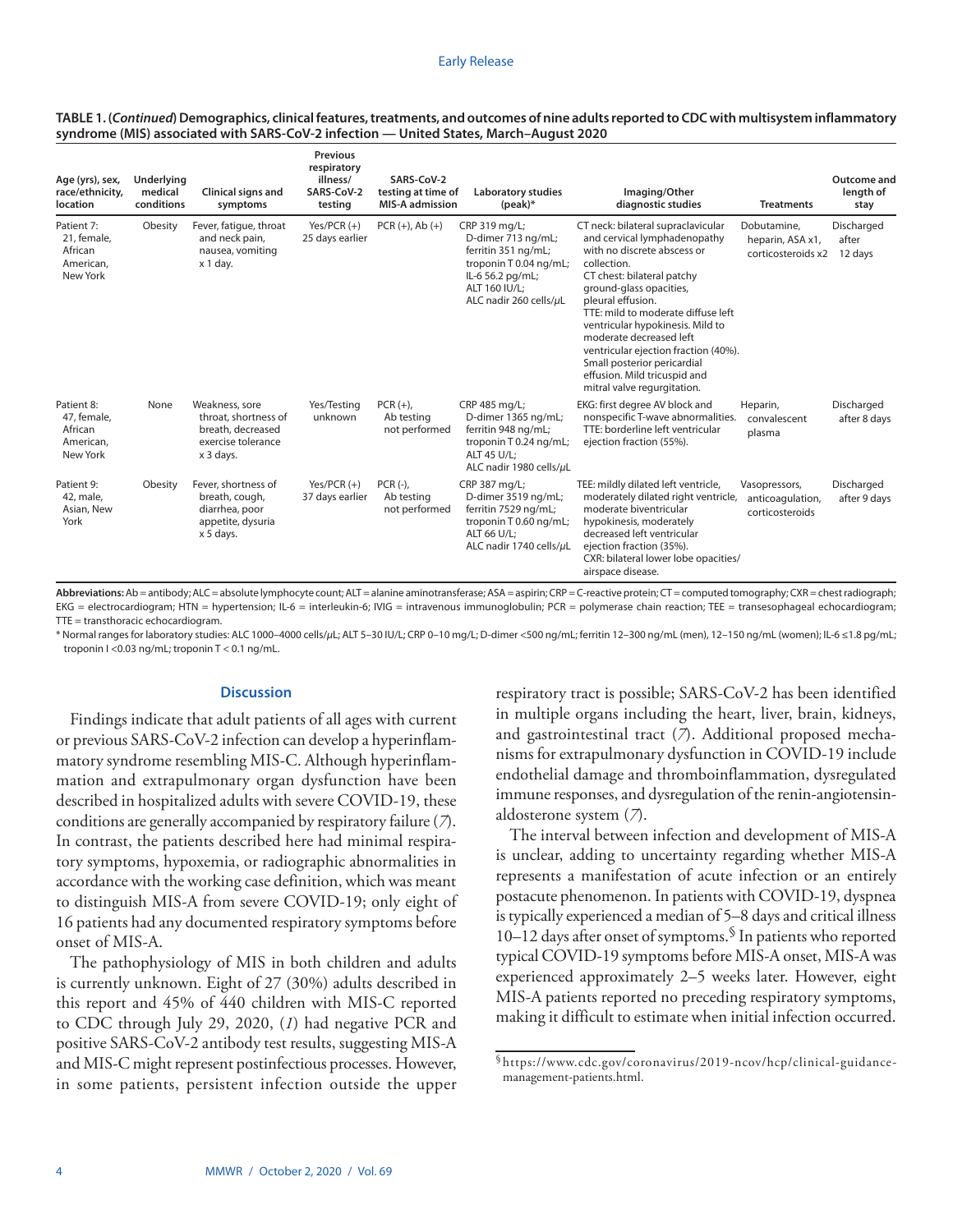| TABLE 2. Demographics, clinical features, treatments, and outcomes of seven adults reported in published literature with multisystem |  |
|--------------------------------------------------------------------------------------------------------------------------------------|--|
| inflammatory syndrome (MIS) associated with SARS-CoV-2 infection — United Kingdom and United States, March-August 2020               |  |

| Age (yrs), sex,<br>race/ethnicity,<br>location                                    | Underlying<br>medical<br>conditions                | Clinical signs/symptoms                                                                                                                                                                                                                                                                          | Previous<br>respiratory<br>illness/<br>SARS-CoV-2<br>testing | SARS-CoV-2<br>testing at time<br>of MIS-A<br>admission | Laboratory studies<br>$(peak)*$                                                                                                                     | Imaging/Other diagnostic<br>studies                                                                                                                                                                                                                                                                                                                | <b>Treatments</b>                                                                                    | Outcome and<br>length of stay                                          |
|-----------------------------------------------------------------------------------|----------------------------------------------------|--------------------------------------------------------------------------------------------------------------------------------------------------------------------------------------------------------------------------------------------------------------------------------------------------|--------------------------------------------------------------|--------------------------------------------------------|-----------------------------------------------------------------------------------------------------------------------------------------------------|----------------------------------------------------------------------------------------------------------------------------------------------------------------------------------------------------------------------------------------------------------------------------------------------------------------------------------------------------|------------------------------------------------------------------------------------------------------|------------------------------------------------------------------------|
| Patient 10 <sup>+</sup> :<br>36, female,<br>Hispanic,<br>New York                 | None                                               | Fever, abdominal pain,<br>vomiting, and diarrhea<br>x 7 days; arthralgias and<br>diffuse rash x 2 days. On<br>admission, nonexudative<br>conjunctivitis, mucositis,<br>edema of bilateral hands<br>and feet, palmar erythema,<br>diffuse maculopapular rash,<br>and cervical<br>lymphadenopathy. | No/Not tested                                                | PCR (+), Ab (+) CRP 300 mg/L;                          | D-dimer 652 ng/mL;<br>ferritin 684 ng/mL;<br>troponin I 0.07 ng/mL;<br>ALT 116 IU/L:<br>ALC nadir 900 cells/µL                                      | TTE: moderate tricuspid<br>requrgitation, pericardial<br>effusion.<br>CT chest: right pleural<br>effusion. Ultrasound:<br>gallbladder wall edema.                                                                                                                                                                                                  | ASA, IVIG x1,<br>corticosteroids                                                                     | Discharged<br>after 7 days                                             |
| Patient 11 <sup>§</sup> :<br>45, male,<br>Hispanic,<br>New York                   | None                                               | Fever, sore throat, diarrhea,<br>lower extremity pain, and<br>diffuse rash x 6 days. On<br>admission, hypotensive and<br>tachycardic with<br>nonexudative conjunctivitis,<br>periorbital edema, mucositis,<br>unilateral cervical<br>lymphadenopathy, and<br>diffuse exanthem.                   | No/Not tested                                                | $PCR (+)$ , Ab<br>testing not<br>performed             | CRP 547 mg/L;<br>D-dimer 2977 ng/mL;<br>ferritin 21,196 ng/mL;<br>troponin 8.1 ng/mL;<br>IL-6 117 pg/mL;<br>ALT 133 IU/L;<br>ALC nadir 700 cells/µL | EKG: ST elevations in<br>anterolateral leads.<br>TTE: ejection fraction 40%<br>with global hypokinesis.<br>CT head/neck: pre-septal<br>edema. Slit lamp: uveitis.                                                                                                                                                                                  | Heparin,<br>corticosteroids,<br>IVIG $\times$ 2,<br>Tocilizumab x 1                                  | Discharged<br>after 9 days                                             |
| Patient 12 <sup>1</sup> :<br>44, female,<br>Hispanic,<br>Massachusetts depression | GERD, mild<br>obstructive<br>sleep apnea,          | Chills, sore throat, cough,<br>myalgias x 2 days (8 days<br>before admission); followed<br>by diarrhea and back pain x<br>3 days; followed by pleuritic<br>chest pain and dyspnea.<br>Admitted with profound<br>cardiogenic shock.                                                               | Yes/Not tested PCR (+), Ab                                   | testing not<br>performed                               | CRP 141 mg/L;<br>D-dimer 8691 ng/mL;<br>ferritin 2564 ng/mL;<br>hs-Trop T 1810 ng/L;<br>IL-6 53.3 pg/mL;<br>ALT 242 IU/L;<br>ALC nadir 670 cells/µL | EKG: submillimeter<br>ST-segment elevation in<br>leads I/aVL, low QRS voltage. vasopressin,<br>TTE: severely depressed left<br>ventricular function, trace<br>pericardial effusion.<br>CT chest: mild ground glass<br>opacities bilateral lung<br>fields.<br>CT abdomen/pelvis: small<br>amount of ascites,<br>periportal edema.                   | Norepinephrine,<br>dobutamine,<br>milrinone, IVIG<br>x 5 days, ECMO to home 7 days<br>LVAD and RVAD. | Discharged to<br>rehabilitation<br>facility after<br>18 days;<br>later |
| Patient 13**:<br>21, male,<br>African<br>origin, United<br>Kingdom                | None                                               | Fever, headache, and<br>abdominal pain x 6 days;<br>transient palmar rash.<br>Hypotensive on admission<br>with nonexudative<br>conjunctivitis, mucositis,<br>cervical lymphadenopathy.                                                                                                           | No/Not tested PCR (-), Ab (+) CRP 338 mg/L;                  |                                                        | D-dimer 4260 ng/mL;<br>ferritin 1249 ng/mL;<br>troponin T 3.3 ng/mL;<br>ALT 330 IU/L;<br>ALC nadir 390 cells/µL                                     | CT abdomen/pelvis:<br>mesenteric adenopathy<br>and ileitis.<br>EKG: sinus tachycardia.<br>CT chest: normal.<br>TTE: normal.<br>CT coronary angiogram:<br>normal.                                                                                                                                                                                   | ASA,<br>corticosteroids.<br>$IVIG \times 1$                                                          | Discharged<br>after 8 days                                             |
| Patient 14 <sup>tt</sup> :<br>31, female,<br>African<br>American,<br>Louisiana    | Obesity,<br>HTN,<br>diabetes<br>mellitus<br>type 2 | Fever x 1 day, throbbing neck Yes/PCR (+)<br>pain, nausea, vomiting.                                                                                                                                                                                                                             | 14 days before<br>admission                                  | PCR (-), Ab<br>testing not<br>performed                | CRP 580 mg/L;<br>D-dimer 453 ng/mL;<br>ferritin 793 ng/mL;<br>ALT 52 IU/L;<br>ALC nadir 2120 cells/µL                                               | Pathology: small-vessel<br>cardiac vasculitis; new<br>pulmonary thrombi in a<br>background of otherwise<br>reparative changes in the<br>lungs.<br>CT head/neck: bilateral<br>enlarged parotid glands.<br>CT chest: interval<br>improvement of bibasilar<br>ground-glass opacities with<br>cervical and anterior<br>mediastinal<br>lymphadenopathy. | CPR                                                                                                  | Deceased at<br>admission<br>(ventricular<br>fibrillation)              |

See table footnotes on the next page.

Given the high proportion of MIS-C patients with negative PCR testing, clinical guidelines recommend the use of both antibody and viral testing to assist with diagnosis (*8*–*10*). In patients with atypical or late manifestations of SARS-CoV-2 infection, including MIS-A, positive antibody results might be crucial to augment clinical recognition of this condition and guide treatment. In addition, the use of a panel of laboratory tests for inflammation, hypercoagulability, and organ damage (e.g., CRP, ferritin, D-dimer, cardiac enzymes, liver enzymes, and creatinine) might assist in the early identification and management of this COVID-19–associated condition.

All but one of the patients with MIS-A described in this report belonged to racial or ethnic minority groups.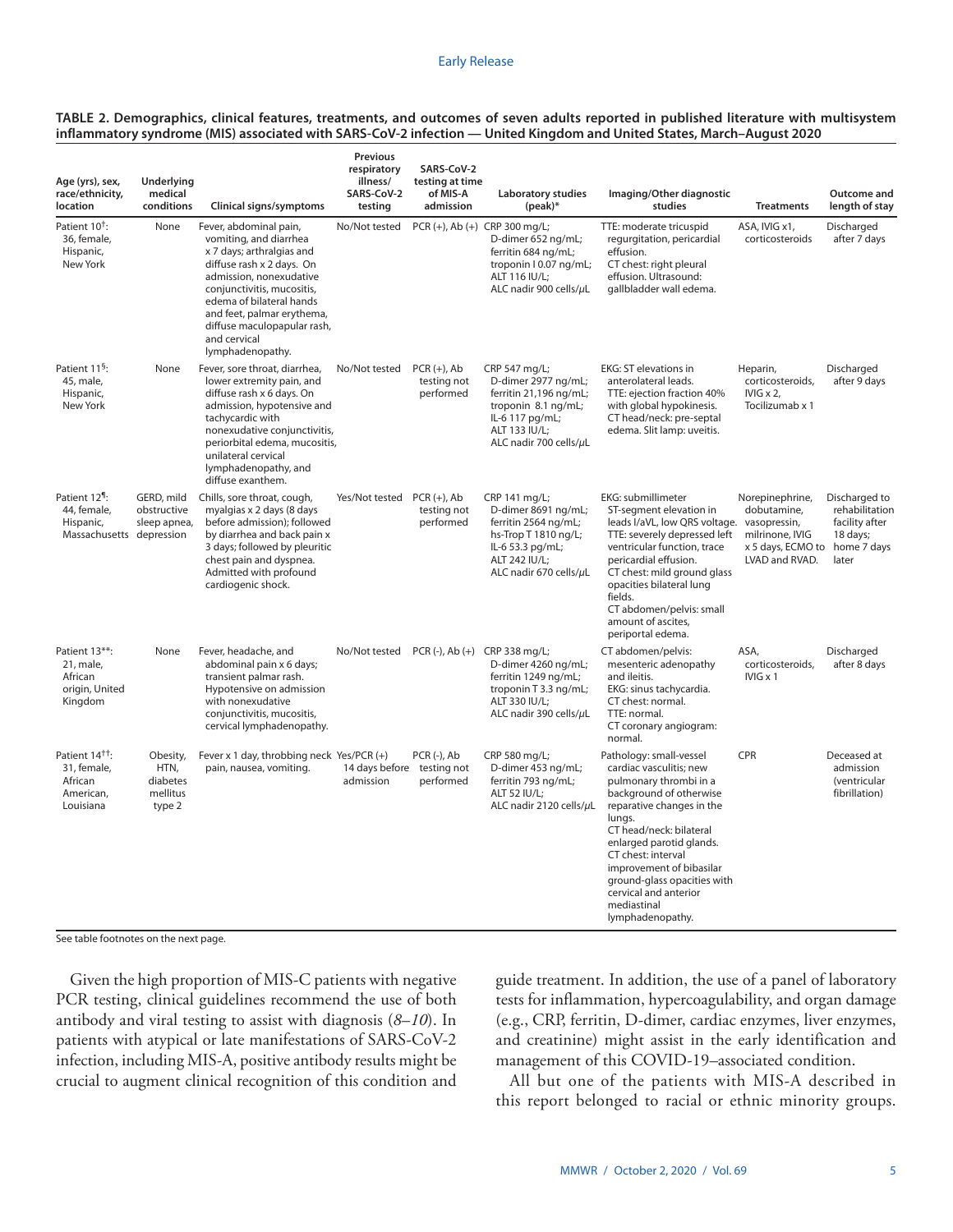#### Early Release

| Age (yrs), sex,<br>race/ethnicity,<br>location                    | Underlying<br>medical<br>conditions | Clinical signs/symptoms                                                                                                                                                                                                 | <b>Previous</b><br>respiratory<br>illness/<br>SARS-CoV-2<br>testing | SARS-CoV-2<br>testing at time<br>of MIS-A<br>admission | Laboratory studies<br>$(peak)*$                                                                                  | Imaging/Other diagnostic<br>studies                                                                                                                                                                                                                                                                                                                                                                                                                                                                                                                                                           | <b>Treatments</b>                   | Outcome and<br>length of stay |
|-------------------------------------------------------------------|-------------------------------------|-------------------------------------------------------------------------------------------------------------------------------------------------------------------------------------------------------------------------|---------------------------------------------------------------------|--------------------------------------------------------|------------------------------------------------------------------------------------------------------------------|-----------------------------------------------------------------------------------------------------------------------------------------------------------------------------------------------------------------------------------------------------------------------------------------------------------------------------------------------------------------------------------------------------------------------------------------------------------------------------------------------------------------------------------------------------------------------------------------------|-------------------------------------|-------------------------------|
| Patient 15 <sup>§§</sup> :<br>25, female,<br>Hispanic,<br>Georgia | None                                | Fever, weakness, and<br>shortness of breath x 7 days;<br>followed by sore throat, mild<br>cough, vomiting, and<br>diarrhea. Hypotensive on<br>admission with<br>conjunctivitis, mucositis,<br>cervical lymphadenopathy. | No/Not tested                                                       | PCR (+), Ab (+) CRP 90 mg/L;                           | D-dimer 1918 ng/mL;<br>ferritin 798 ng/mL;<br>troponin I 0.06 ng/mL;<br>ALT 25 IU/L.<br>ALC nadir 1150 cells/µL  | TTE: moderate to severely<br>reduced right-sided<br>ventricular dysfunction,<br>flattened interventricular<br>septum in systole consistent<br>with right ventricular<br>pressure overload.<br>EKG: right axis deviation.<br>CT chest: scattered patchy<br>ground glass opacities and<br>peripheral consolidation,<br>small bilateral pleural<br>effusions with adjacent<br>atelectasis: mild<br>enlargement of the main<br>pulmonary artery without<br>pulmonary embolus.<br>CT abdomen/ pelvis: mild<br>peripancreatic fat stranding,<br>nonspecific bilateral<br>perinephric fat stranding. | ASA, IVIG x 2,<br>vasopressors      | Discharged<br>after 5 days    |
| Patient 16 <sup>11</sup> :<br>38, female,<br>Hispanic, Texas      | None                                | Fever, occipital headache,<br>conjunctival injection,<br>odynophagia, mucositis,<br>glossitis shortness of breath,<br>vomiting, polyarthralgia, and<br>rash x 5 days.                                                   | Yes/PCR $(+)$ 28<br>days earlier                                    | PCR (+), Ab (+) CRP 217 mg/L;                          | D-dimer 1250 ng/mL;<br>ferritin 196 ng/mL;<br>troponin I <0.03 ng/mL;<br>ALT 126 IU/L;<br>ALC nadir 120 cells/µL | TTE: trace pericardial effusion, ASA,<br>elevated pulmonary artery<br>pressure (46-51 mmHg),<br>normal left ventricular<br>ejection fraction, no<br>coronary artery<br>abnormalities.<br>CT chest/abdomen/pelvis:<br>no pulmonary emboli, right<br>upper lobe perihilar<br>ground-glass opacities,<br>septal and bronchial wall<br>thickening, bilateral<br>small-to-moderate pleural<br>effusions.                                                                                                                                                                                           | corticosteroids.<br>$IVIG \times 2$ | Discharged<br>after 7 days    |

#### **TABLE 2. (***Continued***) Demographics, clinical features, treatments, and outcomes of seven adults reported in published literature with multisystem inflammatory syndrome (MIS) associated with SARS-CoV-2 infection — United Kingdom and United States, March–August 2020**

Abbreviations: Ab = antibody; ALC = absolute lymphocyte count; ALT = alanine aminotransferase; ASA = aspirin; CPR = cardiopulmonary resuscitation; CRP = C-reactive protein; CT = computed tomography; ECMO = extracorporeal membrane oxygenation; EKG = electrocardiogram; GERD = gastroesophageal reflux disease; hs-Trop T = high sensitivity troponin T; HTN = hypertension; IL-6 = interleukin-6; IVIG = intravenous immunoglobulin; LVAD = left ventricular assist device; PCR = polymerase chain reaction; RVAD = right ventricular assist device; TTE = transthoracic echocardiogram.

\* Normal ranges for laboratory studies: ALC 1000–4000 cells/*µ*L; ALT 5–30 IU/L; CRP 0–10 mg/L; D-dimer <500 ng/mL; Ferritin 12–300 ng/mL (men), 12–150 ng/mL (women); hs-Trop T 0–9 ng/L IL-6 ≤1.8 pg/mL; troponin I <0.03 ng/mL; troponin T < 0.1 ng/mL.

† <https://www.sciencedirect.com/science/article/pii/S0735675720305428?via%3Dihub>.

§ [https://www.thelancet.com/pdfs/journals/lancet/PIIS0140-6736\(20\)31526-9.pdf.](https://www.thelancet.com/pdfs/journals/lancet/PIIS0140-6736(20)31526-9.pdf)

¶ <https://www.nejm.org/doi/10.1056/NEJMcpc2004975>.

\*\* <https://www.sciencedirect.com/science/article/pii/S2665991320302344?via%3Dihub>.

†† <https://www.acpjournals.org/doi/10.7326/L20-0882>.

§§ [https://bmcinfectdis.biomedcentral.com/articles/10.1186/s12879-020-05439-z.](https://bmcinfectdis.biomedcentral.com/articles/10.1186/s12879-020-05439-z)

¶¶ <https://ard.bmj.com/content/early/2020/09/25/annrheumdis-2020-218959>.

Long-standing health and social inequities have resulted in increased risk for infection and severe outcomes from COVID-19 in communities of color.¶ MIS-C has also been reported disproportionately in these communities (*1*). Because patients described in this review represent a convenience sample from a small number of jurisdictions, conclusions cannot be made regarding the true burden or determinants of MIS-A in different groups; further research is needed.

The majority (24 of 27) of patients with MIS-A survived, similar to those with MIS-C, associated with receiving care in acute, often intensive, health care settings. Because of the potential therapies that might benefit these patients as described in these case reports, clinicians should consider MIS-A within a broader differential diagnosis when caring for adult patients with clinical and laboratory findings consistent with the working MIS-A case definition.

The findings in this report are subject to at least three limitations. First, cases described here were voluntarily reported or published and therefore are not representative of the true

<sup>¶</sup> [https://www.cdc.gov/coronavirus/2019-ncov/community/health-equity/race](https://www.cdc.gov/coronavirus/2019-ncov/community/health-equity/race-ethnicity.html)[ethnicity.html.](https://www.cdc.gov/coronavirus/2019-ncov/community/health-equity/race-ethnicity.html)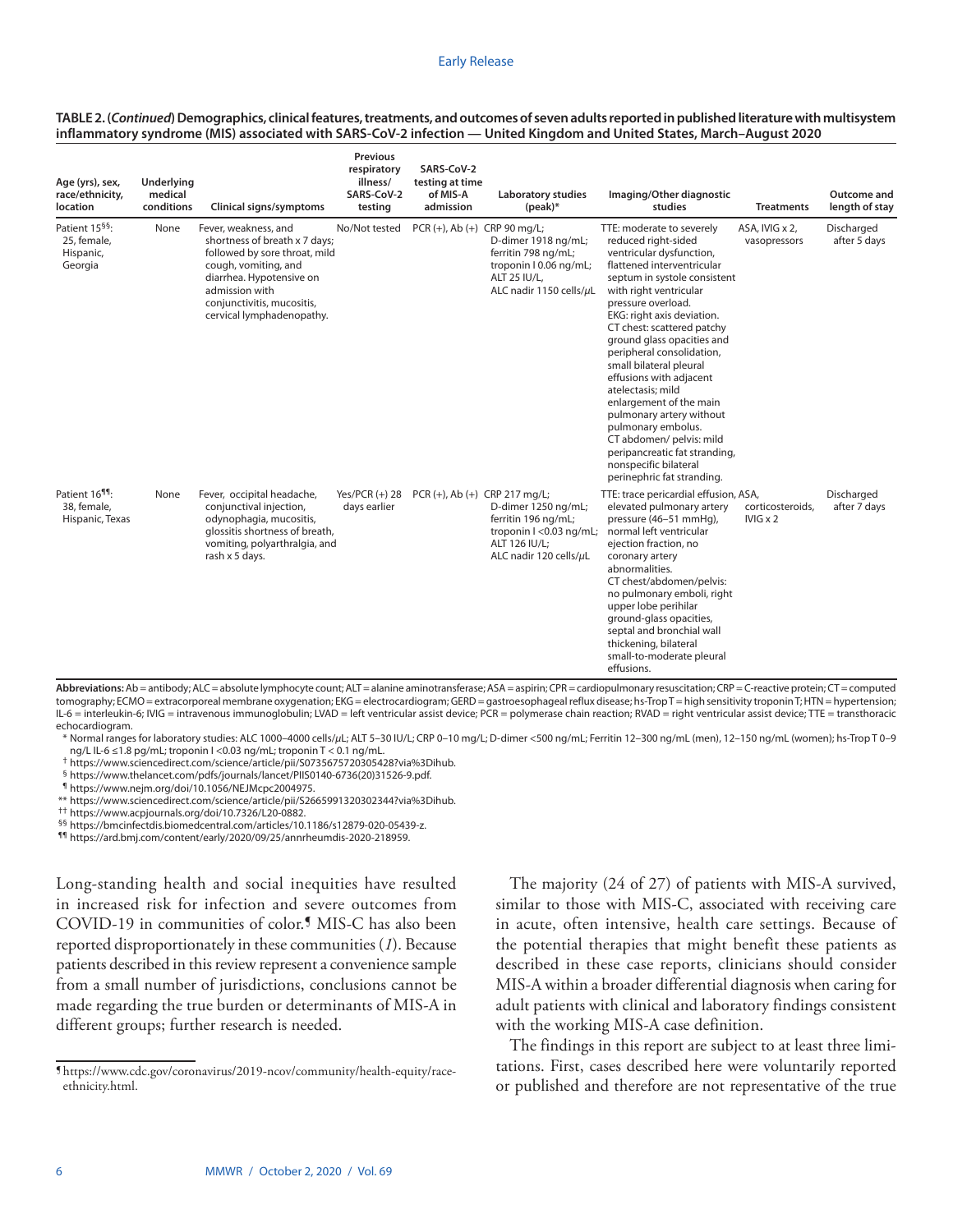#### **Summary**

### What is already known about this topic?

Multisystem inflammatory syndrome in children (MIS-C) is a rare but severe complication of SARS-CoV-2 infection in children and adolescents. Since June 2020, several case reports and series have been published reporting a similar multisystem inflammatory syndrome in adults (MIS-A).

## What is added by this report?

Cases reported to CDC and published case reports and series identify MIS-A in adults, who usually require intensive care and can have fatal outcomes. Antibody testing was required to identify SARS-CoV-2 infection in approximately one third of 27 cases.

#### What are the implications for public health practice?

Clinical suspicion and indicated SARS-CoV-2 testing, including antibody testing, might be needed to recognize and treat adults with MIS-A. Further research is needed to understand the pathogenesis and long-term effects of this condition. Ultimately, the recognition of MIS-A reinforces the need for prevention efforts to limit spread of SARS-CoV-2.

clinical spectrum or racial/ethnic distribution of this emerging syndrome. Additional cases might not have been reported or published; others might have remained unrecognized because of absence of COVID-like symptoms, lack of antibody testing, or negative test results. Second, the working case definition excludes patients with severe respiratory dysfunction to distinguish MIS-A from severe COVID-19; however, the two conditions might overlap in some cases. Finally, the working case definition for this syndrome is potentially nonspecific, and some patients with other disease processes might have been misclassified as having MIS-A.

Clinicians and health departments should consider MIS-A in adults with signs and symptoms compatible with the current working MIS-A case definition. Antibody testing for SARS-CoV-2 might be needed to confirm previous COVID-19 infection in patients who do not have positive SARS-CoV-2 PCR or antigen test results. Findings in this convenience sample emphasize the importance of collecting race/ethnicity data on case reports at the jurisdictional level. As with children, it is important that multidisciplinary care be considered to ensure optimal treatment. In the process of learning more from MIS-A cases, the working case definition might need to be revised in order to systematically conduct a call for cases. Further research is needed to understand the pathogenesis and long-term effects of this newly described condition. Ultimately, the recognition of MIS-A reinforces the need for prevention efforts to limit spread of SARS-CoV-2.

## **Acknowledgments**

Mike Antwi, Robert Atmar, Joshua Beckman, Lucy Bell, William Bender, John Brooks, Cassandra Calabrese, Leonard Calabrese, Eva Clark, Kathy Como-Sabetti, Richard Danila, Kristen Ehresmann, Alisa Femia, Adi Gundapalli, Julie Hoffman, Fanny Ita-Nagy, Elizabeth Jenny-Avital, Ruth Lynfield, Vincent Marconi, Noah Moss, Sarah Reagan-Steiner, Kathleen Reilly, Joshua Scheers-Masters, Julia Schillinger, Ann Schmitz, Kirk Smith, Joanna Taliano, Melissa Tobin-D'Angelo, Richard Vander Heide, Meredith Ventura, Karen Wong.

Corresponding author: Sapna Bamrah Morris, [feu3@cdc.gov.](mailto:feu3@cdc.gov)

<sup>1</sup>CDC COVID-19 Response Team; <sup>2</sup>Epidemic Intelligence Service, CDC; 3University of Miami Miller School of Medicine and Jackson Health System, Florida; <sup>4</sup>New York City Department of Health and Mental Hygiene; 5Massachusetts General Hospital, Boston, Massachusetts; 6Broad Institute of MIT and Harvard, Cambridge, Massachusetts; <sup>7</sup>Maine Center for Disease Control and Prevention; 8University of Southern Maine, Portland, Maine; <sup>9</sup>Maine Medical Center/Maine Medical Partners, Portland, Maine; <sup>10</sup>Minnesota Department of Health; 11Lousiana State University Health Sciences Center, New Orleans, Louisiana; 12Southeast Louisiana Veterans Healthcare System, New Orleans, Louisiana; <sup>13</sup>Louisiana Department of Health; <sup>14</sup>Section of Infectious Diseases, Atlanta VA Medical Center, Decatur, Georgia; 15Division of Infectious Diseases, Emory University School of Medicine, Atlanta, Georgia; <sup>16</sup>Oak Ridge Institute for Science and Education, Oak Ridge, Tennessee.

All authors have completed and submitted the International Committee of Medical Journal Editors form for disclosure of potential conflicts of interest. Lilian Abbo reports personal fees from Pfizer, Merck/MSD, Nabriva Therapeutics, Roche Diagnostics, Paratek, and Achaogen, outside the submitted work. Sharon E. Fox reports personal fees from Boehringer Ingelheim, outside the submitted work. Christopher Newton-Cheh reports grants from the National Institutes of Health, and personal fees from GE Healthcare, and Novartis, outside the submitted work. No other potential conflicts of interest were disclosed.

#### **References**

- 1. Godfred-Cato S, Bryant B, Leung J, et al.; California MIS-C Response Team. COVID-19–associated multisystem inflammatory syndrome in children—United State[s,](https://www.ncbi.nlm.nih.gov/entrez/query.fcgi?cmd=Retrieve&db=PubMed&list_uids=32790663&dopt=Abstract) March–July 2020. MMWR Morb Mortal Wkly Rep 2020;69:1074–80. <https://doi.org/10.15585/mmwr.mm6932e2>
- 2. Belot A, Antona D, Renolleau S, et al. SARS-CoV-2-related paediatric inflammatory multisystem syndrome, an epidemiological study, France, 1 March to 17 May 2020. Euro Surveill 2020;25:2001010. [https://doi.](https://doi.org/10.2807/1560-7917.ES.2020.25.22.2001010) [org/10.2807/1560-7917.ES.2020.25.22.2001010](https://doi.org/10.2807/1560-7917.ES.2020.25.22.2001010)
- 3. Whittaker E, Bamford A, Kenny J, et al.; PIMS-TS Study Group and EUCLIDS and PERFORM Consortia. Clinical characteristics of 58 children with a pediatric inflammatory multisystem syndrome temporally associated with SARS-CoV-2. JAMA 2020;324:259–69. [https://doi.](https://doi.org/10.1001/jama.2020.10369) [org/10.1001/jama.2020.10369](https://doi.org/10.1001/jama.2020.10369)
- 4. Chau VQ, Giustino G, Mahmood K, et al. Cardiogenic shock and hyperinflammatory syndrome in young males with COVID-19. Circ Heart Fail 2020.<https://doi.org/10.1161/CIRCHEARTFAILURE.120.007485>
- 5. Oxley TJ, Mocco J, Majidi S, et al. Large-vessel stroke as a presenting feature of Covid-19 in the young. N Engl J Med 2020;382:e60. [PMID:32343504](https://www.ncbi.nlm.nih.gov/entrez/query.fcgi?cmd=Retrieve&db=PubMed&list_uids=32343504&dopt=Abstract) <https://doi.org/10.1056/NEJMc2009787>